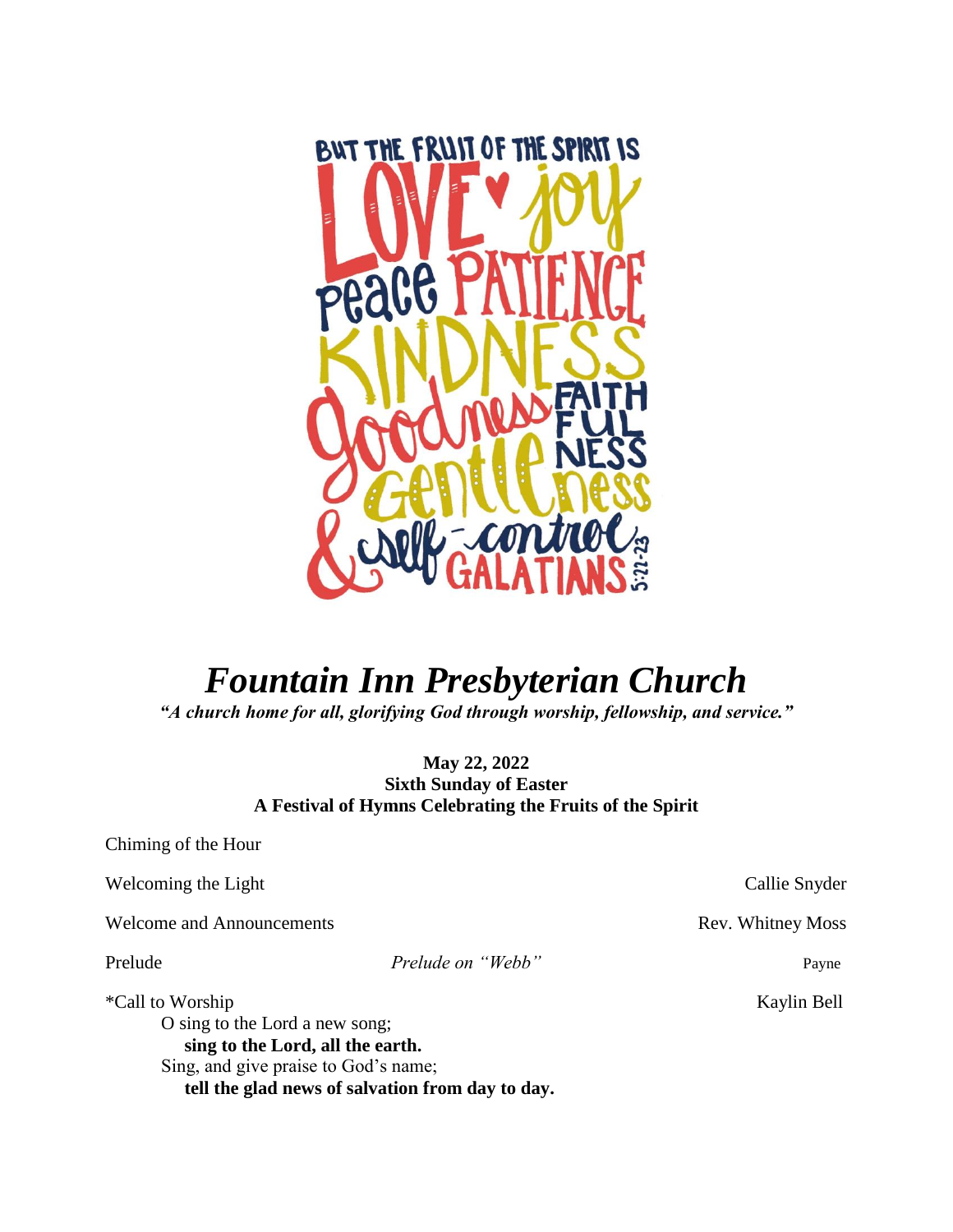\*Call to Confession

\*Prayer of Confession

**Merciful God, we confess that we have sinned against you in thought, word, and deed, by what we have done, and by what we have left undone. We have not loved you with our whole heart and mind and strength. We have not loved our neighbors as ourselves. In your mercy forgive what we have been, help us amend what we are, and direct what we shall be, so that we may delight in your will and walk in your ways, to the glory of your holy name.**

\*Assurance of Pardon

Hear the good news! Anyone who is in Christ is a new creation. The old life has gone; a new life has begun. Know that you are forgiven and be at peace.  **Alleluia! Amen.**

| *Response Hymn No. 581                                                                                                                                                                                                                                                                                                                                                                                                                               | Glory Be to the Father                            | <b>GLORIA PATRI</b>                                                |  |  |  |
|------------------------------------------------------------------------------------------------------------------------------------------------------------------------------------------------------------------------------------------------------------------------------------------------------------------------------------------------------------------------------------------------------------------------------------------------------|---------------------------------------------------|--------------------------------------------------------------------|--|--|--|
| <b>Scripture Reading</b>                                                                                                                                                                                                                                                                                                                                                                                                                             | The Fruits of the Spirit                          | Phil Clemmer, Lynn Campbell,<br>Addie Caroline and Kirklee Wiggins |  |  |  |
| Hymn No. 450                                                                                                                                                                                                                                                                                                                                                                                                                                         | Be Thou My Vision (vv. 1-2)                       | <b>SLANE</b>                                                       |  |  |  |
| Time with Children                                                                                                                                                                                                                                                                                                                                                                                                                                   |                                                   |                                                                    |  |  |  |
| <b>Graduate Recognition</b>                                                                                                                                                                                                                                                                                                                                                                                                                          |                                                   |                                                                    |  |  |  |
| <b>Prayer for Graduates</b><br>Eternal God, in your will our lives are lived, and by your wisdom truth is found.<br>Today we pray for graduates who have finished their studies and are moving on to<br>something new. Take away any anxiety or confusion of purpose, and give them<br>confidence in the future you plan. Grant us all courage, patience and peace as we<br>seek your will and walk in your way through Jesus Christ our Lord. Amen. |                                                   |                                                                    |  |  |  |
| Reflection                                                                                                                                                                                                                                                                                                                                                                                                                                           | THE FRUIT OF THE SPIRIT ISLOVE                    | <b>Kitty Daniels</b>                                               |  |  |  |
|                                                                                                                                                                                                                                                                                                                                                                                                                                                      |                                                   |                                                                    |  |  |  |
| Hymn No. 62                                                                                                                                                                                                                                                                                                                                                                                                                                          | Love the Lord Your God                            | <b>GREAT COMMANDMENT</b>                                           |  |  |  |
| <b>Scripture Reading</b>                                                                                                                                                                                                                                                                                                                                                                                                                             | THE FRUIT OF THE SPIRIT IS PEACE<br>Isaiah 11:6-9 | Doug Bowen                                                         |  |  |  |
| Hymn No. 840                                                                                                                                                                                                                                                                                                                                                                                                                                         | When Peace Like a River (vv. $1, 3$ )             | <b>VILLE DU HAVRE</b>                                              |  |  |  |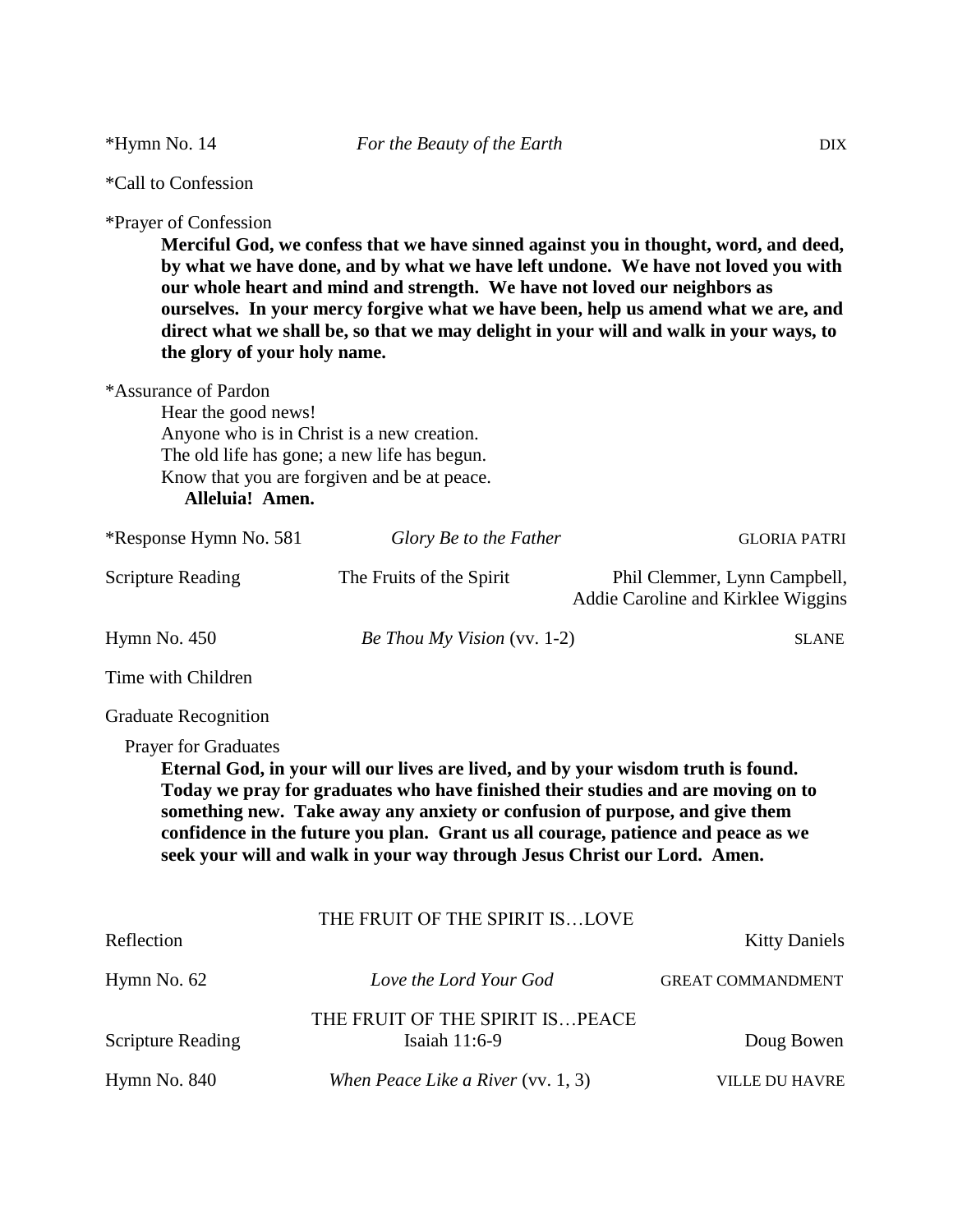| <b>Unison Prayer</b><br>O, Divine, Master,<br>To be loved as to love; | Lord, make me an instrument of Your peace.<br>Where there is hatred, let me sow love;<br>Where there is injury, pardon;<br>Where there is doubt, faith;<br>Where there is despair, hope;<br>Where there is darkness, light;<br>And where there is sadness, joy.<br>Grant that I may not so much seek<br>To be consoled as to console;<br>To be understood as to understand;<br>For it is in giving that we receive;<br>It is in pardoning that we are pardoned;<br>And it is in dying that we are born to eternal life. | St. Francis of Assisi |
|-----------------------------------------------------------------------|-------------------------------------------------------------------------------------------------------------------------------------------------------------------------------------------------------------------------------------------------------------------------------------------------------------------------------------------------------------------------------------------------------------------------------------------------------------------------------------------------------------------------|-----------------------|
| Reflection                                                            | THE FRUIT OF THE SPIRIT ISJOY                                                                                                                                                                                                                                                                                                                                                                                                                                                                                           | Penny Moore           |
| Hymn No. 611                                                          | Joyful, Joyful, We Adore Thee<br>verse 1 females, verse 2 males, verse 3 all in unison                                                                                                                                                                                                                                                                                                                                                                                                                                  | HYMN TO JOY           |
| <b>Scripture Reading</b>                                              | THE FRUIT OF THE SPIRIT ISPATIENCE<br>Psalm 40, selected verses                                                                                                                                                                                                                                                                                                                                                                                                                                                         | Eric Powell           |
| Hymn No. 738                                                          | O Master, Let Me Walk with Thee (v. 3)                                                                                                                                                                                                                                                                                                                                                                                                                                                                                  | <b>MARYTON</b>        |
| Reflection                                                            | THE FRUIT OF THE SPIRIT ISKINDNESS                                                                                                                                                                                                                                                                                                                                                                                                                                                                                      | Charlie Mayfield      |
| Hymn No. 761                                                          | Called as Partners in Christ's Service (vv. 1-2)                                                                                                                                                                                                                                                                                                                                                                                                                                                                        | <b>BEECHER</b>        |
| Reflection                                                            | THE FRUIT OF THE SPIRIT ISGENEROSITY                                                                                                                                                                                                                                                                                                                                                                                                                                                                                    | <b>Susie Stewart</b>  |
| Reception of Tithes and Offerings                                     |                                                                                                                                                                                                                                                                                                                                                                                                                                                                                                                         | Kaylin Bell           |
| Offertory                                                             | Children of the Heavenly Father                                                                                                                                                                                                                                                                                                                                                                                                                                                                                         | Page                  |
| *Hymn No. 606                                                         | Praise God, from Whom All Blessings Flow                                                                                                                                                                                                                                                                                                                                                                                                                                                                                | OLD HUNDREDTH         |

\*Prayer of Thanksgiving and the Lord's Prayer

**Our Father, who art in heaven, hallowed be thy name, thy kingdom come, thy will be done, on earth as it is in heaven. Give us this day our daily bread. And forgive us our debts, as we forgive our debtors. And lead us not into temptation, but deliver us from evil. For thine is the kingdom, and the power, and the glory, forever. Amen.**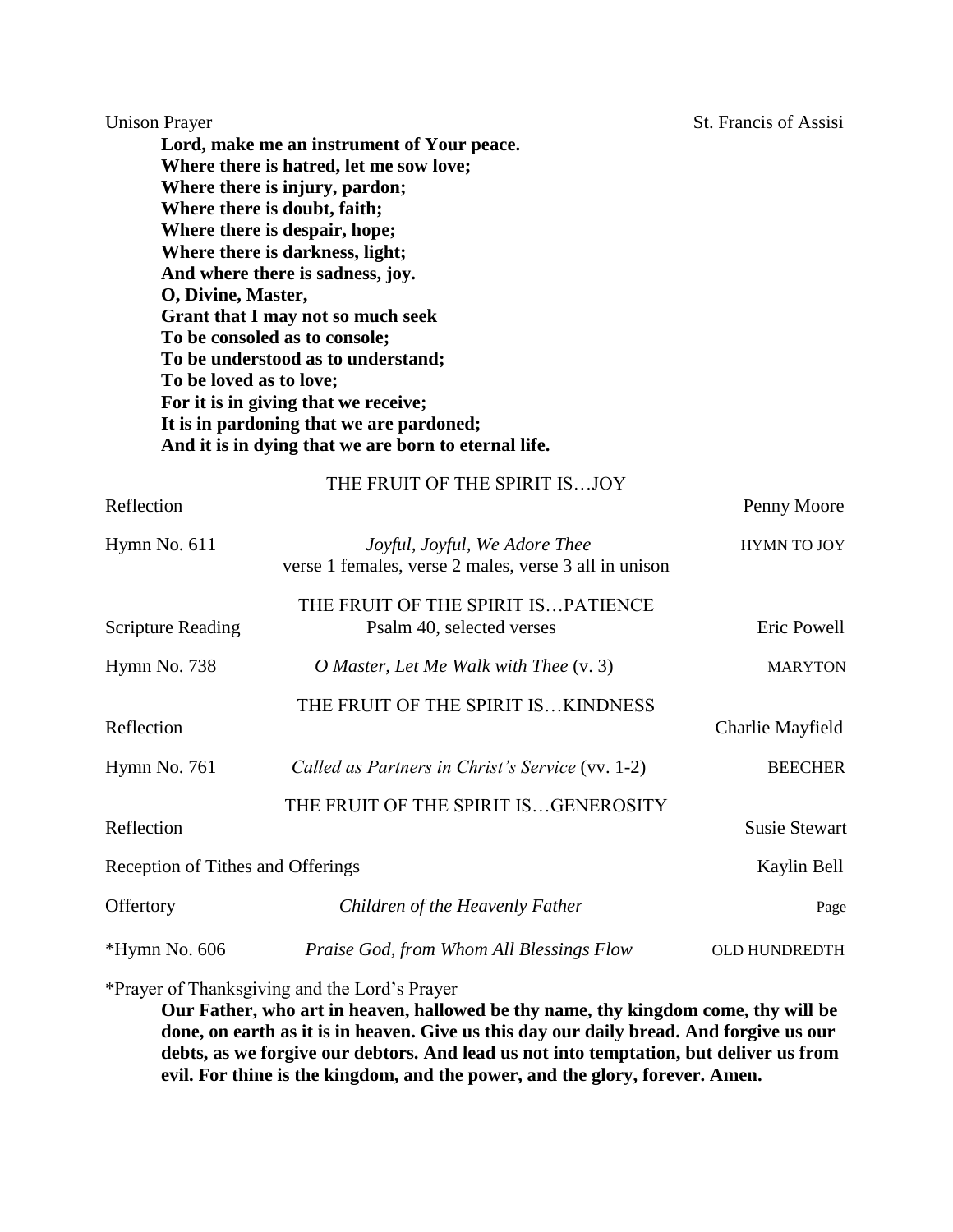|                                                 | THE FRUIT OF THE SPIRIT ISFAITHFULNESS                                                                                                                                                                                                                                                                                                                                                                                                                                                                                                                                               |                                 |
|-------------------------------------------------|--------------------------------------------------------------------------------------------------------------------------------------------------------------------------------------------------------------------------------------------------------------------------------------------------------------------------------------------------------------------------------------------------------------------------------------------------------------------------------------------------------------------------------------------------------------------------------------|---------------------------------|
| Reflection                                      |                                                                                                                                                                                                                                                                                                                                                                                                                                                                                                                                                                                      | Olivia Abela and Brianna Buxton |
| Hymn No. 157                                    | I Danced in the Morning                                                                                                                                                                                                                                                                                                                                                                                                                                                                                                                                                              | LORD OF THE DANCE               |
|                                                 | THE FRUIT OF THE SPIRIT ISSELF-CONTROL                                                                                                                                                                                                                                                                                                                                                                                                                                                                                                                                               |                                 |
| Reflection                                      |                                                                                                                                                                                                                                                                                                                                                                                                                                                                                                                                                                                      | Rev. Whitney Moss               |
| Hymn No. 693                                    | Though I May Speak $(v, 3)$                                                                                                                                                                                                                                                                                                                                                                                                                                                                                                                                                          | <b>GIFT OF LOVE</b>             |
| Prayer                                          |                                                                                                                                                                                                                                                                                                                                                                                                                                                                                                                                                                                      |                                 |
| *Affirmation of Faith                           | In life and in death we belong to God. Through the grace of our Lord Jesus Christ,<br>the love of God, and the communion of the Holy Spirit, we trust in the one triune God,<br>the Holy One of Israel, whom alone we worship and serve. We trust in Jesus Christ,<br>fully human, fully God. We trust in God, whom Jesus called Abba, Father. We trust<br>in God the Holy Spirit everywhere the giver and renewer of life. With believers in<br>every time and place, we rejoice that nothing in life or in death can separate us from<br>the love of God in Christ Jesus our Lord. | from A Brief Statement of Faith |
| *Hymn No. 306<br>*Unison Charge and Benediction | <b>Blest Be the Tie that Binds</b><br>May we go out into the world<br>bearing the fruit of the Spirit:<br>love, joy, peace, patience,<br>kindness, generosity, faithfulness,<br>gentleness, and self-control. AMEN.                                                                                                                                                                                                                                                                                                                                                                  | <b>DENNIS</b>                   |
| <b>Choral Benediction</b>                       | Fourfold Amen                                                                                                                                                                                                                                                                                                                                                                                                                                                                                                                                                                        | Traditional                     |
| Chiming of the Trinity                          |                                                                                                                                                                                                                                                                                                                                                                                                                                                                                                                                                                                      |                                 |
| Postlude                                        | Grand choeur dialogue                                                                                                                                                                                                                                                                                                                                                                                                                                                                                                                                                                | <b>SMITH</b>                    |

\*You are invited to stand as you are able.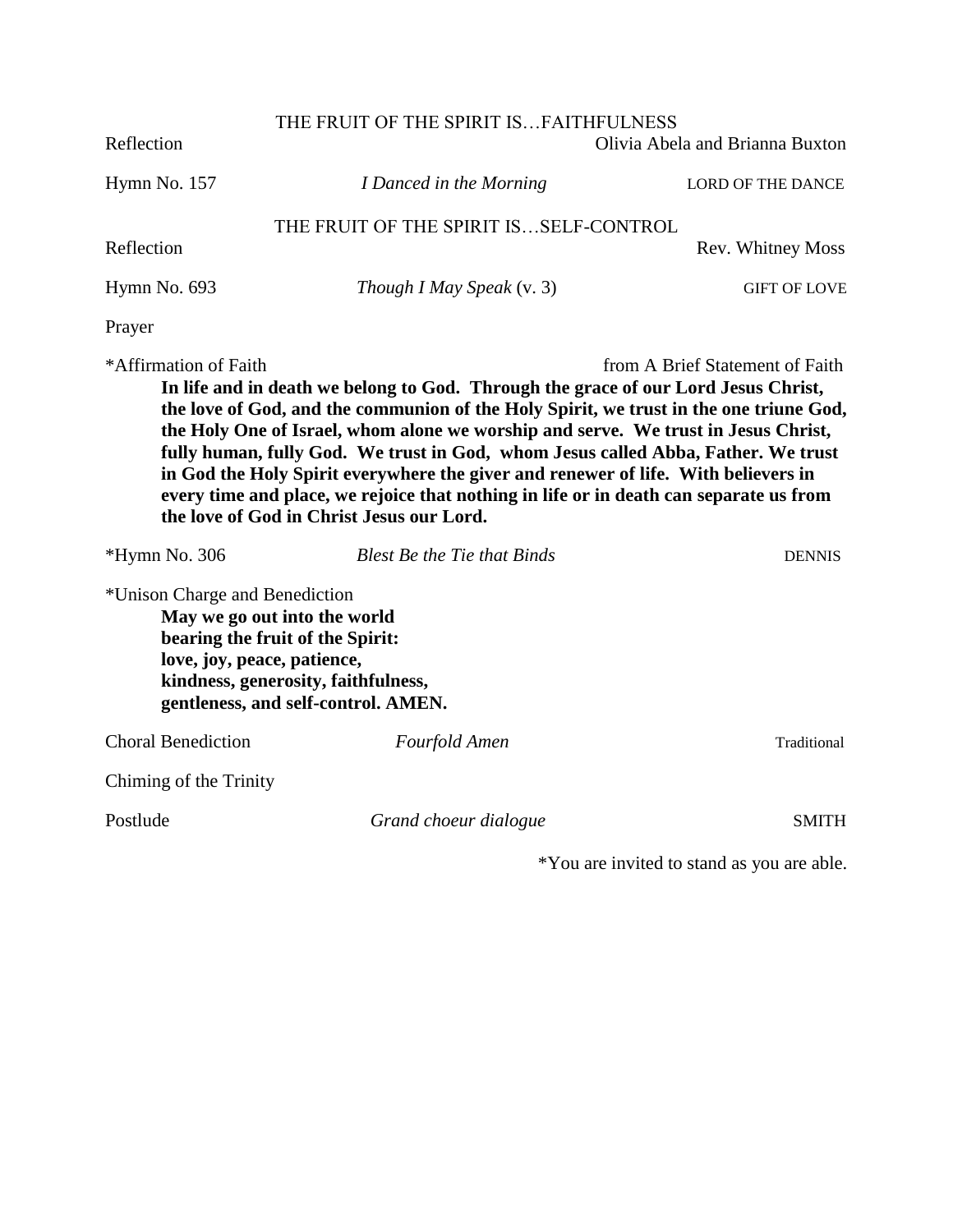

#### High School Graduates

**Colin Mathis Elmore** is the son of Patrice and Daniel Elmore and brother of Bonner. He graduates from Hillcrest High School on May 31<sup>st</sup>. While at Hillcrest, Colin has served on Student Council, has been a member of the National Honor's Society, won a State Championship with the baseball team and served as a delegate to Boys' State. Colin will be attending the University of South Carolina this fall to pursue a degree in Computer Information Systems, minoring in Business with an emphasis on Cyber Security.

**Caroline Cate Price** is the daughter of Valerie and Kevin Price, sister of Harper, granddaughter of Janet and Cliff Price and great-granddaughter of Rosella Clark. She graduates from Hillcrest High School on May 31<sup>st</sup>. During High School, Caroline has been a member of the Hillcrest volleyball team, being named as an All-Tournament Player. She also has played volleyball through Upward, Axis, FCA and Carolina throughout her short, 3-year high school career. She has been a member of the Beta Club and National Honor's Society. Caroline will attend Clemson University in the fall to pursue a degree in World Cinema Program with a minor in Screenwriting.

**Chesney Grace Stone** is the daughter of Michelle and Stan Stone and sister of Sallie and Parker. She graduates from Wheatmore High School in Trinity, North Carolina on June  $8^\mathrm{th}$ . During High School, Grace has been working for a local real estate agency. In the fall, she plans to attend Randolph County Community College for business and marketing to pursue a career in real estate.

### College Graduates

**Bonner McGill Elmore** is the daughter of Patrice and Daniel Elmore and sister of Colin. She graduated in May from the University of South Carolina with a Bachelor of Arts in Public Health and a minor in Health Promotion, Education and Behavior. Bonner is currently working full-time for an ENT office in Columbia. She will be applying to the Master's program at USC for Nursing.

**James Garland Lane, IV** is the son of Ellen and Garland Lane, brother of Patrick and Allie and grandson of Patty Felten. He graduated from Winthrop University in May with a Bachelor of Science in Human Nutrition. During college, he ran both Track and Cross Country. Jake will be applying to graduate assistant programs to pursue a Master's with the intent to secure a Collegiate Head Coaching position for Cross Country.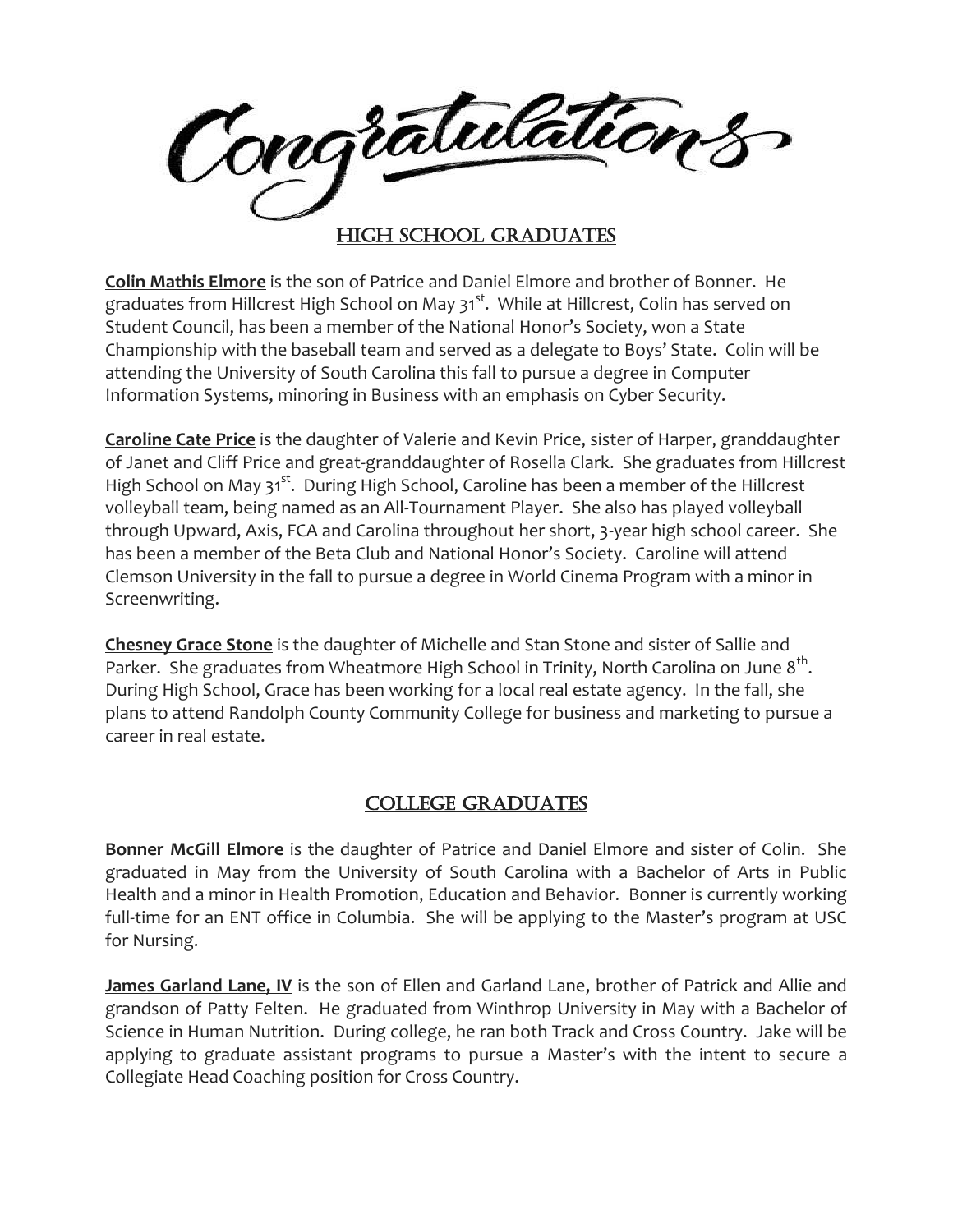**Rebekah Eugie Mayfield** is the daughter of Shea and Charlie Mayfield and sister of Sullivan and Torrence. Rebekah graduated from Clemson University in December with a Bachelor of Science in Parks, Recreation and Tourism Management.

**Madeline Elizabeth Williams** is the daughter of Erin and Chet Williams and sister of Spencer. She received a Bachelor of Science in Public Health and a minor in Biology from the College of Charleston in May. Maddie will begin Nursing School at the Medical University of South Carolina in the fall to receive her Bachelor of Science in Nursing.

### MASTER DEGREE

**Ryan MacLaine Conti** is the son of AnnMarie Conti and Ryan Conti and brother of Peyton and Lucas. He received a Master's of Science in Mechanical Engineering from Clemson University in May. While in college, MacLaine was involved with the Rocket Engineering Club. In July, he will begin his position as an External Tire Design Engineer at Michelin.

## DOCTORATE DEGREE

**Peyton John Conti** is the son of AnnMarie Conti and Ryan Conti and brother of MacLaine and Lucas. Yesterday, he received his Doctor of Physical Therapy from the Medical University of South Carolina. In June, Peyton will begin employment as a Physical Therapist in Inpatient Acute Care at MUSC's downtown Charleston hospital.

## **Join us for lemonade on the lawn following worship to greet and celebrate our graduates.**

**Joys and Concerns** We remember in our prayers: Derrell Brewer, Bob and Shirley Holland, and our at home members. Christian sympathy is extended to the family of Bill Loe.

**\_\_\_\_\_\_\_\_\_\_\_\_\_\_\_\_\_\_\_\_\_\_\_\_\_\_\_\_\_\_\_\_\_\_\_\_\_\_\_\_\_\_\_\_\_\_\_\_\_\_\_\_\_\_\_\_\_\_\_\_\_\_\_\_\_\_\_\_\_\_\_\_\_\_\_\_\_\_\_**

**Sanctuary flowers** are given by Elizabeth Bell and Angela King in loving memory of their husbands, Bill Bell and Tom King.

**Children's Ministry** Second Sundays will celebrate the completion of our Fruit of the Spirit study with lunch and programming today from 12:15-1:30 pm.

**The Blood Connection** mobile van will be parked in our front driveway this Thursday, May 26th from 3-7 pm. If you are interested in signing up for a donation time slot, contact Tracy Linhares.